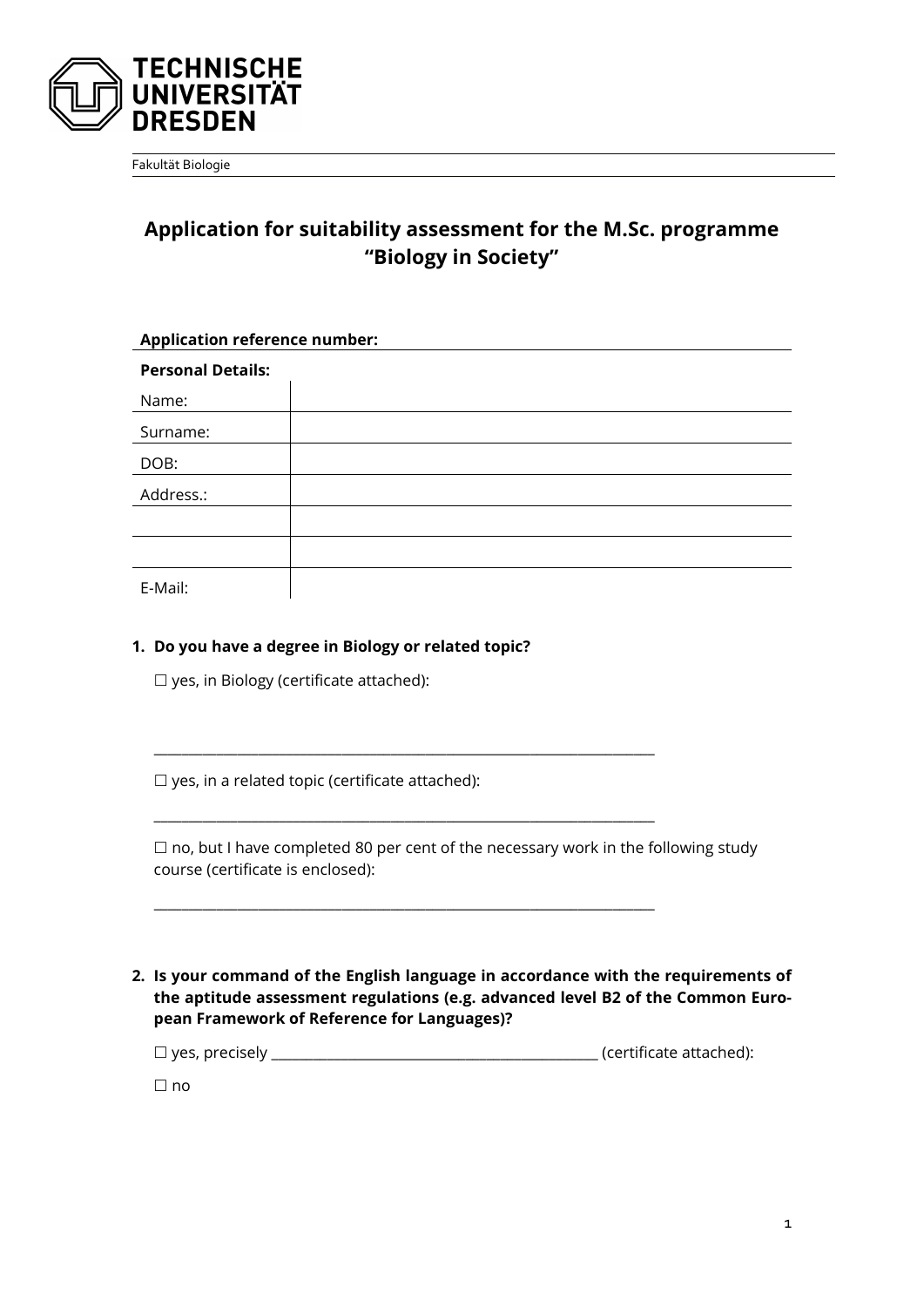- **3. Please indicate that you have sufficient knowledge in zoology, botany, including physiology, as well as molecular biology/genetics, evolution, and statistics**
	- $\Box$  yes, Zoology (Documents attached, Appendix 1)
	- $\Box$  yes, Botany (Documents attached, Appendix 1)
	- yes, Molecular Biology/Genetics (Documents attached, Appendix 2)
	- $\Box$  yes, Evolution (Documents attached, Appendix 3)
	- $\Box$  yes, Statistics (Documents attached, Appendix 3)
- **4. Do you have any other specific knowledge or qualifications that might be beneficial for the subjects "Biology and Human Society", "Science for Society" and "Economically Important Animals and Plants"?**

 $\Box$  yes (Statement or Documents are attached, Appendix 4)

 $\Box$  no

## **5. Is your letter of motivation attached?**

 $\square$  yes

 $\Box$  no

- **6. Have you attached all other documents in accordance with the requirements of the aptitude assessment regulations?**
	- $\Box$  curriculum vitae in tabular form
	- $\Box$  further certificates or other evidence
	- $\Box$  no, the following documents are missing and will be submitted in due time:

\_\_\_\_\_\_\_\_\_\_\_\_\_\_\_\_\_\_\_\_\_\_\_\_\_\_\_\_\_\_\_\_\_\_\_\_\_\_\_\_\_\_\_\_\_\_\_\_\_\_\_\_\_\_\_\_\_\_\_\_\_\_\_\_\_\_\_\_\_\_\_\_\_\_\_\_\_\_\_\_

## **Hereby I am confirming that all the information I have provided is correct.**

**.**\_\_\_\_\_\_\_\_\_\_\_\_\_\_\_\_\_\_\_\_\_\_\_\_\_\_\_\_\_\_\_\_\_\_\_\_\_ \_\_\_\_\_\_\_\_\_\_\_\_\_\_\_\_\_\_\_\_\_\_\_\_\_\_\_\_\_\_\_\_\_\_

Place, Date Signature Signature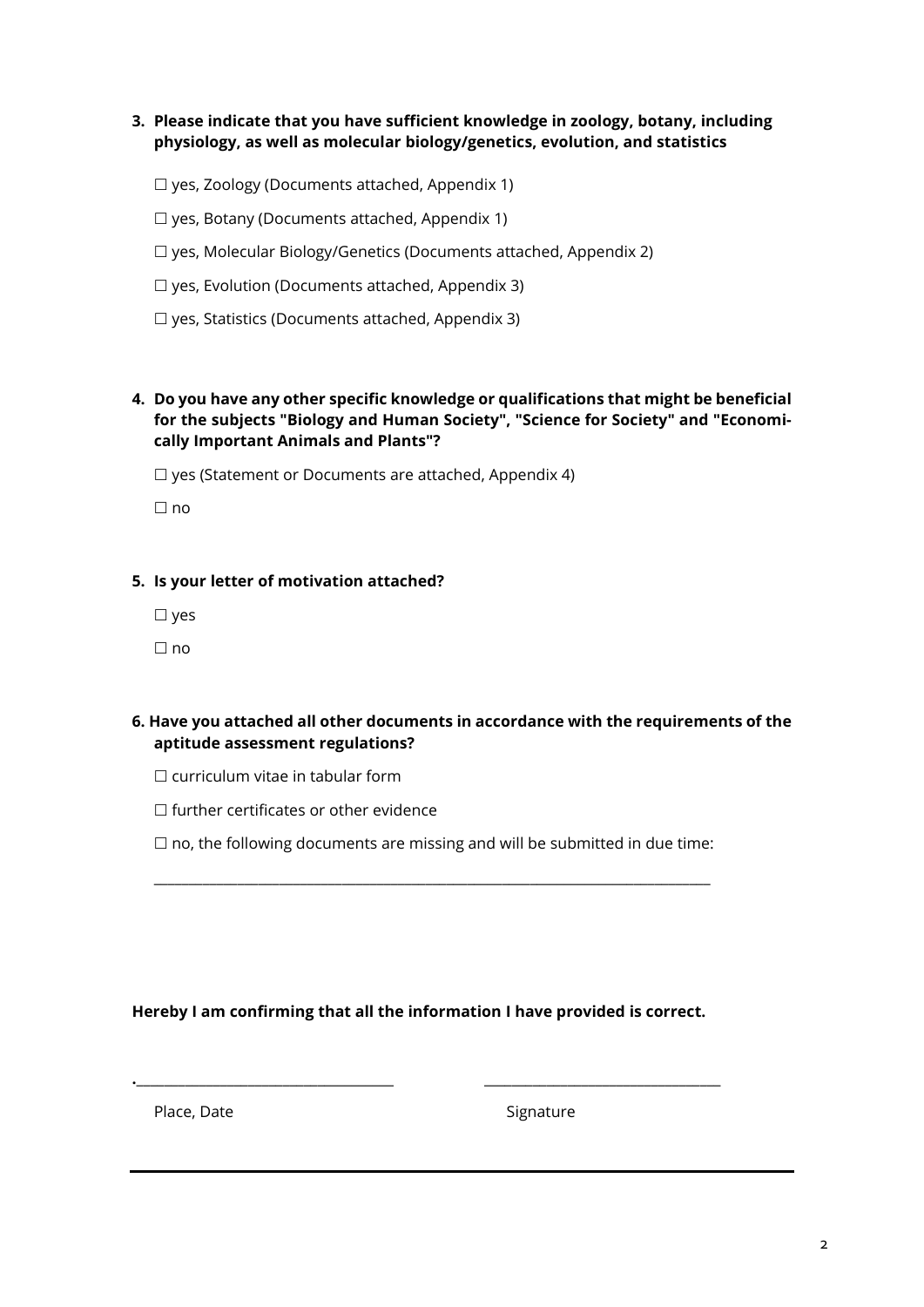| <b>Course or course module</b> | <b>European Credit Points</b> | <b>Mark</b> |
|--------------------------------|-------------------------------|-------------|
|                                |                               |             |
|                                |                               |             |
|                                |                               |             |
|                                |                               |             |
|                                |                               |             |
|                                |                               |             |
|                                |                               |             |
|                                |                               |             |
|                                |                               |             |
|                                |                               |             |
|                                |                               |             |
|                                |                               |             |

**Appendix 1:** Documents that indicate my knowledge in the fields of Zoology and Botany

**Appendix 2:** Documents that indicate my knowledge in the field of Molecular biology / Genetics.

| <b>Course or course module</b> | <b>European Credit Points</b> | <b>Mark</b> |
|--------------------------------|-------------------------------|-------------|
|                                |                               |             |
|                                |                               |             |
|                                |                               |             |
|                                |                               |             |
|                                |                               |             |
|                                |                               |             |
|                                |                               |             |
|                                |                               |             |
|                                |                               |             |
|                                |                               |             |
|                                |                               |             |
|                                |                               |             |
|                                |                               |             |